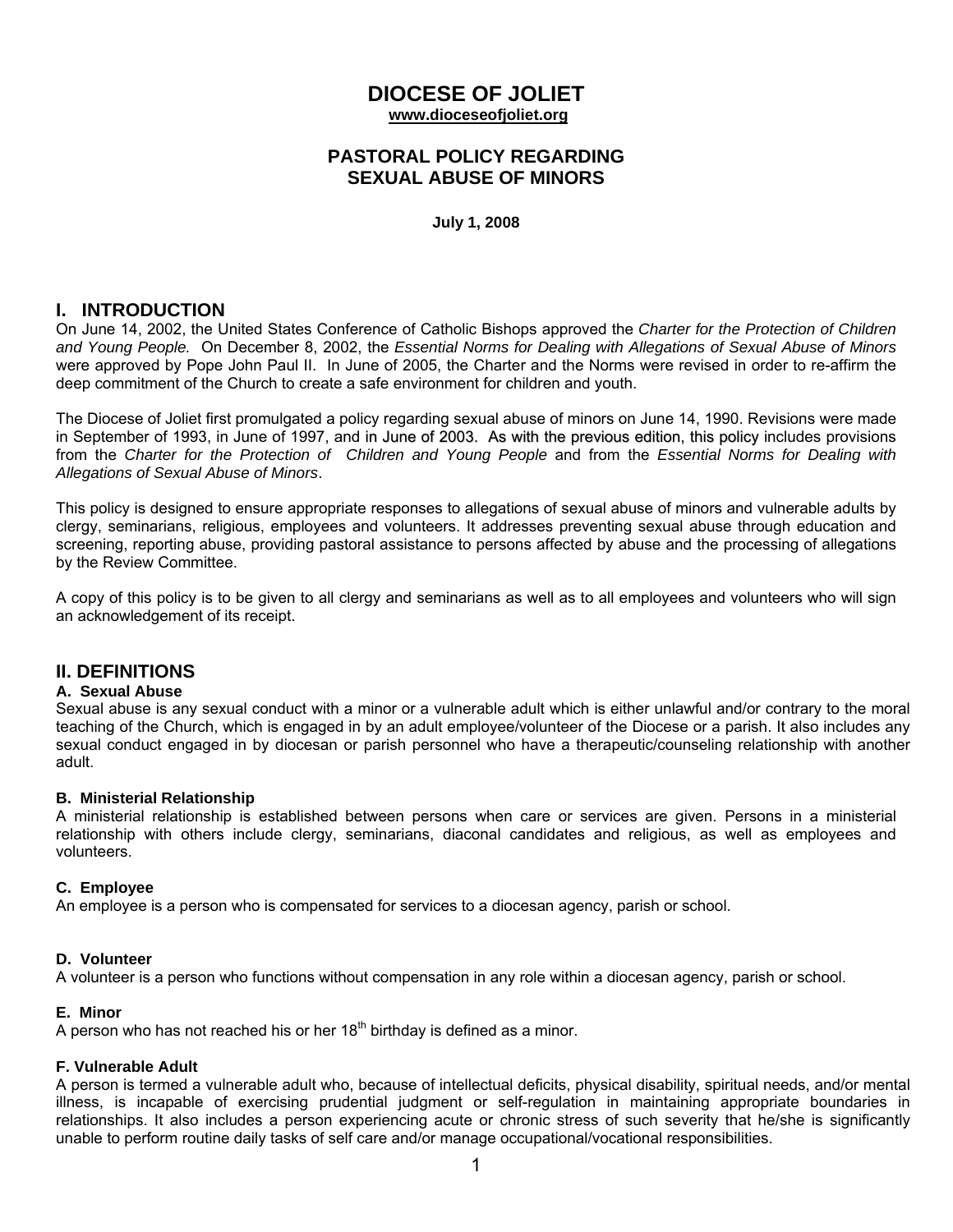# **III. EDUCATION**

The Virtus education program, *Protecting God's Children*, is the primary means of educating clergy, religious and laity regarding safe environment. It includes information about child sexual abuse, its identifying signs, controlling access to children, appropriate boundaries in relationships, reporting sexual abuse and the effects of abuse on victims.

Prior to beginning service, all clergy, seminarians, diaconal candidates and employees are required to present proof of attendance at a Virtus *Protecting God's Children* program. This requirement applies to all volunteers who are involved with minors on a regular, recurring basis and those who may have an opportunity to be alone with children during parish, school or religious education sponsored events. The program is also available to parents and guardians.

Children and youth are to receive instruction appropriate to their age level (*USCCB Charter 12)***.**

Prior to beginning service, all clergy, seminarians, religious and employees are to receive a copy of the *Standards of Behavior for Those Working with Minors*, and are to sign an acknowledgement of its receipt. The *Standards of Behavior*  includes information about appropriate boundaries for those who have regular contact with children and young people (*USCCB Charter 6*). This requirement also applies to all volunteers who are involved with minors on a regular, recurring basis, and those who may have an opportunity to be alone with children during parish, school or religious education sponsored events.

Procedures for reporting abuse are to be readily available in printed form and are to be the subject of periodic public announcements (*USCCB Charter 2*).

The Presbyteral Council is responsible for providing programs of human formation for chastity and celibacy that will assist priests in living their vocation in faithful and integral ways. (*USCCB Charter 17*).

# **IV. SCREENING**

Prior to beginning service, all clergy, seminarians, diaconal candidates and employees are required to undergo a criminal background check. This requirement also applies to all volunteers involved with minors on a regular recurring basis and those who may have an opportunity to be alone with children during parish, school or religious education sponsored events. Backgrounds are evaluated using the resources of law enforcement or other agencies (*USCCB Charter 13*).

All seminarians, extern priests, diaconal candidates, and new diocesan and parish employees must be fingerprinted for the purpose of obtaining a criminal background check. Fingerprints are submitted to the Illinois State Police and the Federal Bureau of Investigation for clearance as a condition of employment.

Fingerprinting is administered by a vendor approved by the Diocese of Joliet. Prior to the individual being permitted to begin service, results are evaluated by the Diocese with its legal counsel when appropriate.

Name-based background checks are used only for volunteers or for renewals of employees who were screened through that type of background check.

Anyone with a substantiated allegation of sexual abuse may not minister, be hired or volunteer in a diocesan agency, parish or school.

#### **A. Employees**

Any prospective diocesan, parish or school employee must complete an application that includes:

1. Employment history, indicating positions held, dates of employment, name(s) of the immediate supervisor, phone number(s), and reason(s) for cessation of employment;

2. Any allegations of physical or sexual abuse made against him/her, which may/may not have involved civil or criminal complaints;

3. A signed authorization to release the applicant's employment history to the prospective employer.

## **B. Volunteers**

All volunteers are to complete an informational questionnaire provided by the entity for which they are intending to volunteer.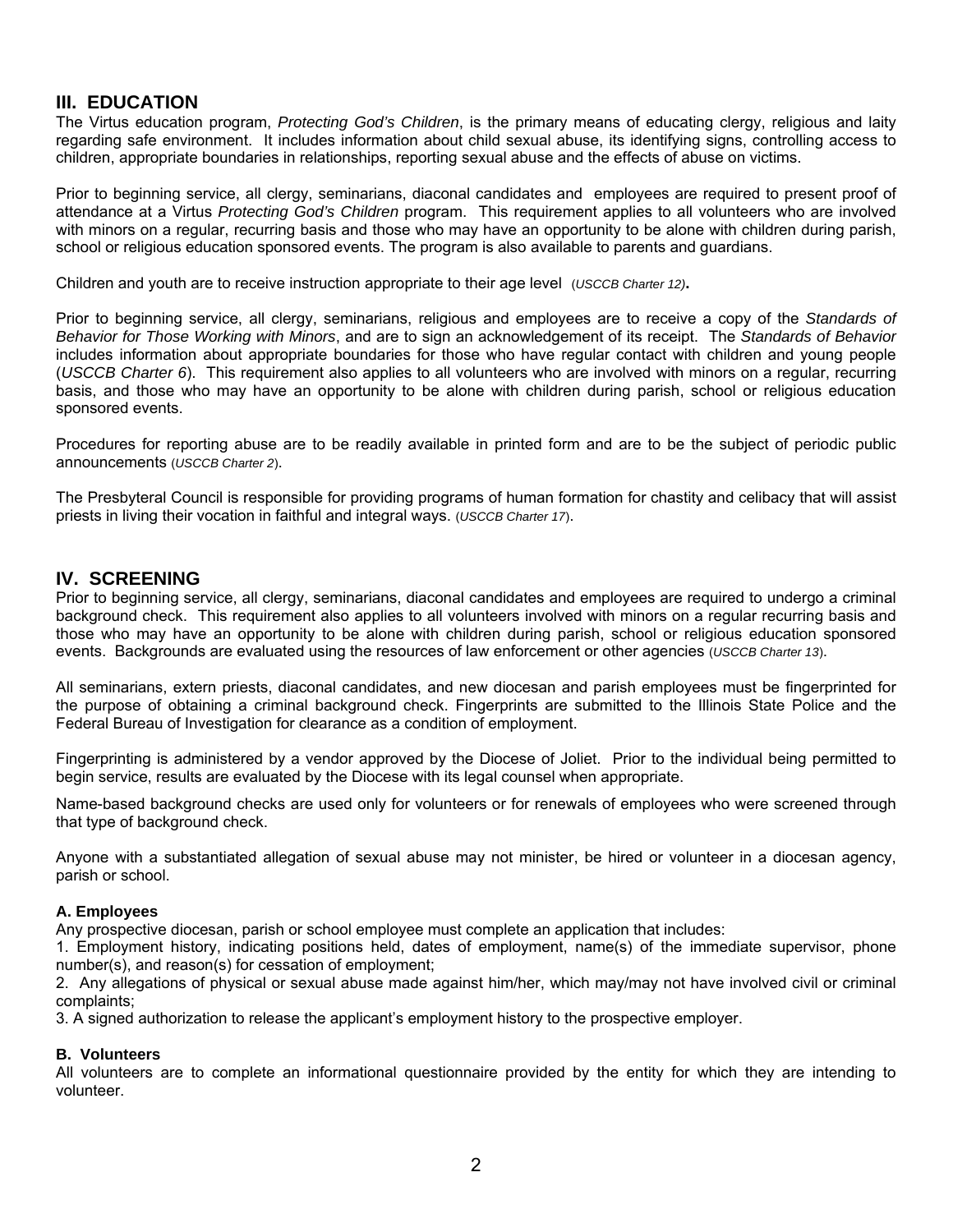## **C. Businesses Furnishing Personnel**

Any business supplying personnel for janitorial services, etc., is required to provide the diocese/parish/school with a copy of the criminal background checks of those persons who will be working at the facility. The business is also to provide a written guarantee that such personnel have never been arrested or convicted of any crime, that they are not aware of any complaint or allegation relating to sexual abuse or substance abuse, and that they are suitable to work in an environment where there may be contact with minors. Such information must be kept in a secure file along with the background checks of other employees and volunteers.

#### **D. Members of Religious Orders**

When any religious is presented for assignment or residence in an institution or parish, the appropriate religious superior is to provide the Bishop with a written statement about the person's suitability for ministry including information regarding allegations of sexual abuse.

#### **E. Priests/Deacons**

When a priest/deacon seeks an assignment in the Diocese, his diocesan bishop or religious superior is to provide the Diocesan Bishop with a written statement of suitability for ministry including information regarding allegations of sexual abuse.

No priest/deacon who has a substantiated allegation of sexual abuse or who has committed sexual abuse may be transferred for an assignment to another diocese.

#### **F. Candidates for Priesthood and the Diaconate**

The Diocese uses adequate screening and evaluations in determining the fitness of candidates for admission to the seminary or to the diaconate. Additional evaluations are conducted during the years of formation. A comprehensive psychological profile of each seminarian/diaconal candidate must be obtained before anyone is admitted to the priesthood or diaconate.

## **V. REPORTING**

All persons, whether parishioners, employees or volunteers of the Diocese, who have reasonable cause to suspect an incident of sexual abuse by anyone including clergy, seminarians or employees have a serious moral obligation to report the incident or allegation to civil officials *(USCCB Charter 4)*.

Under Illinois law, certain personnel (including school, child care and recreational program personnel) are considered mandated reporters and must report to the Department of Children and Family Services (DCFS) any situation in which they have reasonable cause to suspect physical or sexual abuse of a minor. Clergy are mandated reporters as to child sexual abuse. Reporting abuse of a vulnerable adult is made to the appropriate state agency.

Reports of abuse should also be made to the Victim Assistance Coordinator. Complaints against members of religious orders are to be reported to the Victim Assistance Coordinator as well as to the respective superior.

Procedures for making a complaint are available on the diocesan website, at parishes or diocesan offices, and are the subject of periodic public announcements.

When a person reports an allegation of sexual abuse, the person will be received with the utmost respect and pastoral sensitivity. Victims are advised of and supported in their right to report abuse to civil authorities (*USCCB Charter 4*).

# **VI. VICTIM ASSISTANCE COORDINATOR**

The Victim Assistance Coordinator, appointed by the Bishop, coordinates pastoral assistance for persons who claim to have been sexually abused as minors or as vulnerable adults by clergy, seminarians, employees or volunteers (*USCCB Charter 2, Norms 3*).

The Victim Assistance Coordinator is to:

- Receive allegations of sexual misconduct.
- Listen with compassion to the experiences and concerns of victims.
- Advise victims of their right to report to civil authorities and inform them they will be supported in the exercise of that right.
- Report allegations of sexual abuse to civil authorities.
- Inform the Bishop and the Review Committee of allegations.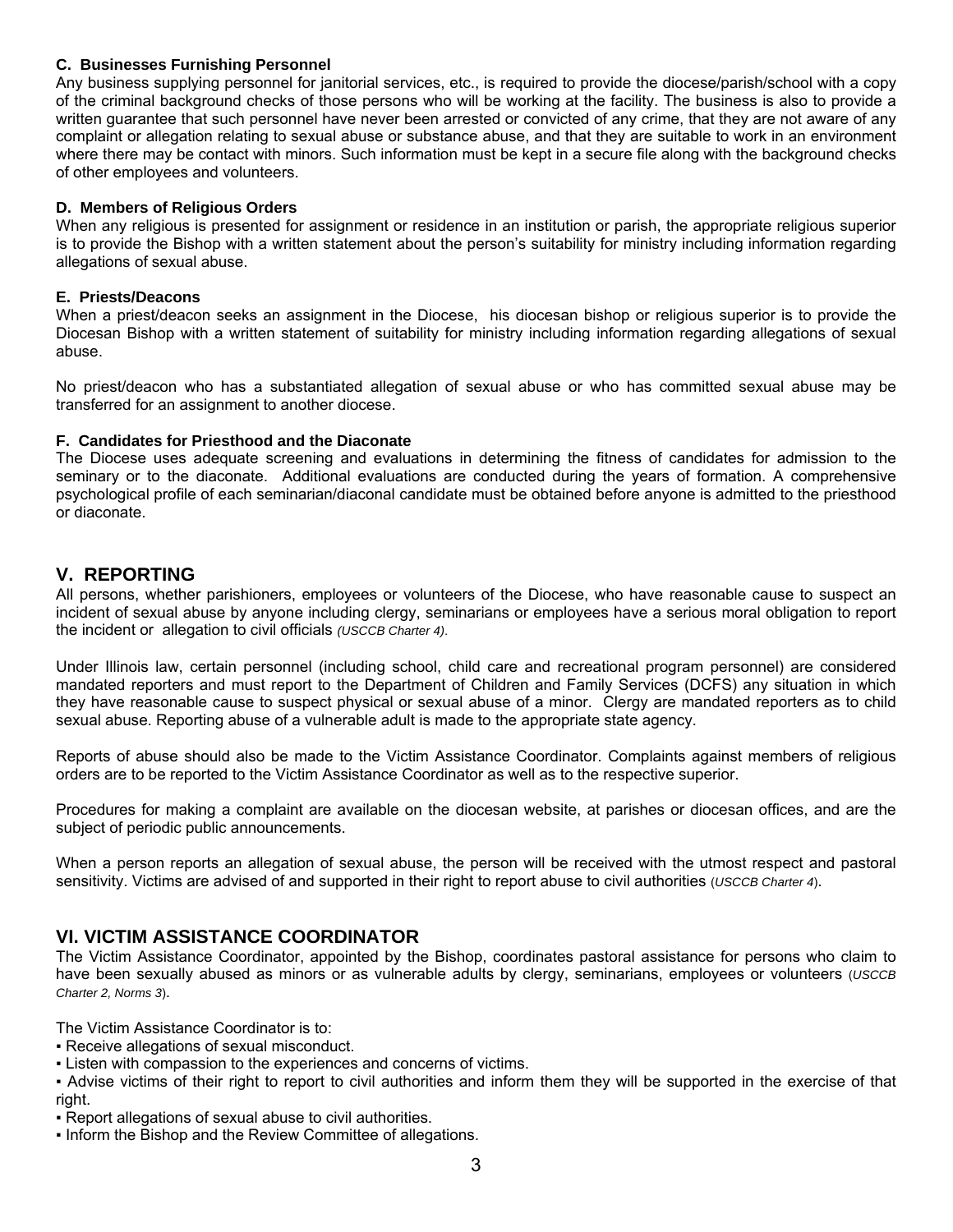▪ Report any anonymous allegations or allegations that do not contain sufficient information to permit reasonable inquiry by the Review Committee.

▪ Coordinate arrangements for the victim to appear before the Review Committee.

▪ Provide the victim with appropriate and timely information about the Review Committee's determinations and recommendations and the right to request a Supplementary Review.

▪ Maintain case files including correspondence, assessments, interviews, referrals and conclusions.

# **VII. PASTORAL ASSISTANCE**

#### **A. Assistance to Victims**

The Diocese of Joliet is to assist the healing process of the abused. For this reason, it seeks to treat all allegations of sexual abuse with a prompt, direct, thorough and confidential pastoral response. The Victim Assistance Coordinator will provide for the immediate pastoral care of victims. Appropriate assistance is offered to victims in accord with recommendations of the Review Committee. This may include counseling, spiritual direction, support groups or other social services (*USCCB Charter 1*).

#### **B. Assistance to the Accused**

Appropriate steps are to be taken to protect the reputation of the accused during an investigation of sexual abuse. The accused will be encouraged to retain the assistance of civil and/or canonical counsel. When the preliminary investigation of a complaint so indicates, a priest/deacon may be referred for appropriate medical and psychological evaluation, as long as this does not interfere with the investigation by civil authorities.

#### **C. Assistance to Communities**

In faith communities in which the sexual abuse occurred or where a priest/deacon has been removed, a meeting is held between a representative of the Pastoral Response Team and representatives of the affected community. If requested, the Pastoral Response Team offers pastoral assistance (spiritual and psychological) to the affected faith community.

Pastoral Response Team membership includes the Bishop or his representative, and may include the following individuals or their delegates: Superintendent of Schools, Director of Religious Education, pastor/head of institution, religious superior, as well as experts in trauma response/intervention services.

# **VIII. REVIEW COMMITTEE**

The Diocesan Review Committee has the primary responsibility to evaluate allegations and to advise the Bishop concerning the assessment of allegations of sexual abuse by clergy, religious, employees or volunteers. (*USCCB Charter 2, USCCB Norms 4, 5.)*

#### **A. Membership**

The Review Committee, whose members are appointed by the Bishop, is composed of not less than nine or more than eleven members of outstanding integrity and good judgment. The majority of members are laypersons, none of whom are diocesan employees.

Members are to have expertise in one of the following areas: social work, civil law, treatment of sexual abuse of minors, clinical treatment of sexual disorders. One member should be the parent of a minor and one member should be a pastor. When possible, one member is a victim/survivor of child sexual abuse or a parent of the same.

Annually members select a chairperson and a vice-chairperson from among themselves.

Consultants to the Committee may include a representative of the Bishop, a canon lawyer, the Chancellor, the diocesan attorney and the Victim Assistance Coordinator.

#### **B. Terms**

Members are appointed for a term of five years, which may be renewed *(USCCB Norms 5).* The Bishop has the right to terminate the appointment of a member at any time.

#### **C. Meetings**

The Review Committee meets at least six times per year unless there is no business to be conducted. It will ordinarily meet in person, but members may participate by conference call. The Committee may use any means at its disposal to reach a solution including a meeting with the alleged perpetrator or victim.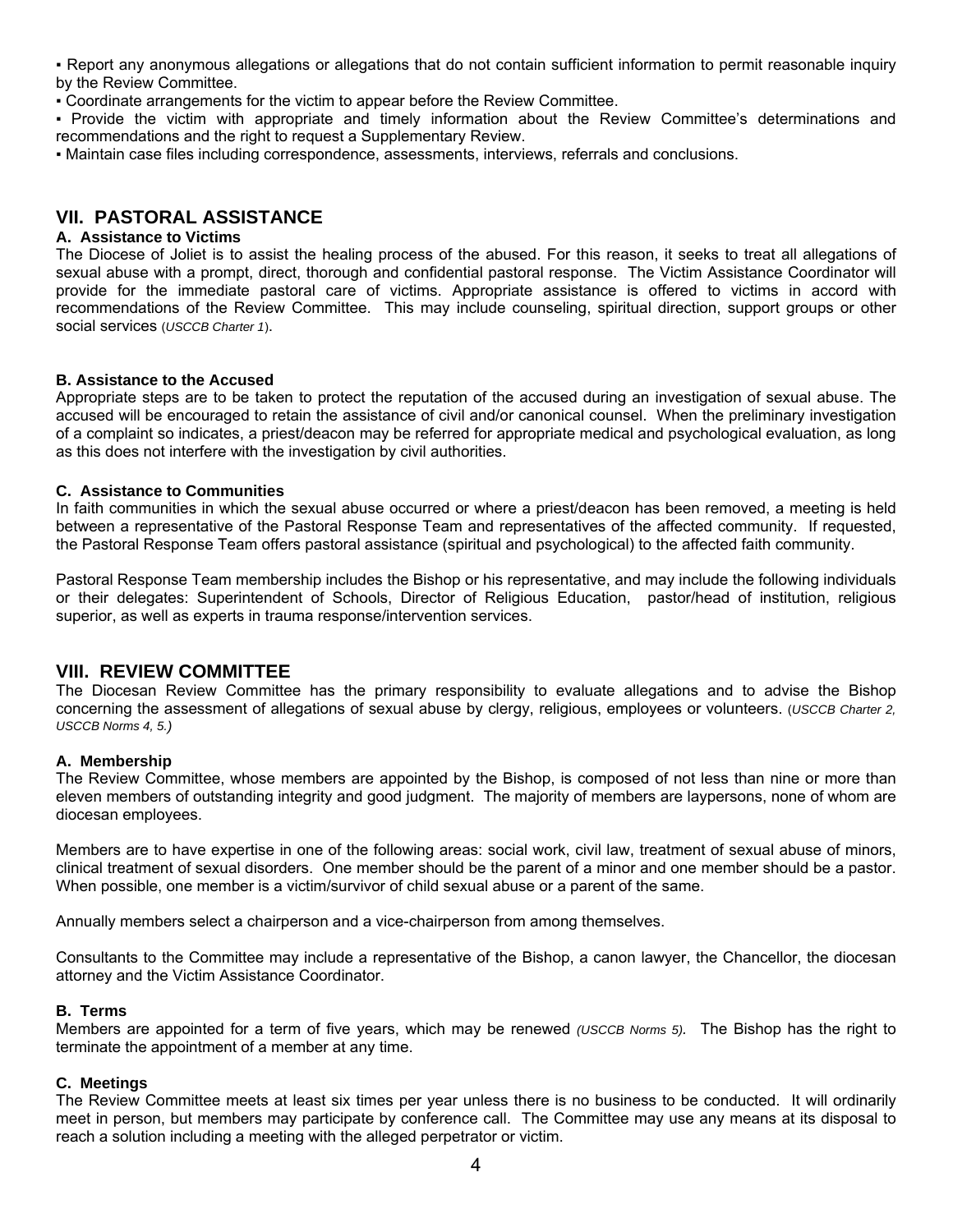#### **D. Duties**

▪ Report allegations of sexual abuse to civil authorities and cooperate with them.

▪ Conduct any inquiries in a professional manner and in accord with Canon Law. This may include the use of professional investigators with expertise in analyzing allegations of abuse.

▪ Analyze and assess whether allegations of sexual misconduct of minors and vulnerable adults made against employees, volunteers, clergy and religious can be substantiated.

▪ Make recommendations to the Bishop regarding action to be taken with the accused.

▪Maintain records regarding the allegations and subsequent recommendations.

▪ Conduct a formal review of the diocesan policy for dealing with sexual abuse every two years. Make recommendations to the Bishop for any changes.

▪ Provide new members with an orientation to the Committee including a copy of the *Pastoral Policy Regarding Sexual Abuse of Minors*, a copy of the *Charter for the Protection of Children and Young People* as well as other appropriate materials.

### **E. Findings and Recommendations**

At the time of the findings, a majority of the then current membership of the Review Committee needs to concur in its findings and recommendations.

### **F. Communication**

The Review Committee will report the status of its proceedings only to the Bishop through its chair or secretary. Thereafter, the Bishop will insure that the victim is informed through the Victim Assistance Coordinator and the accused will be informed by the person's superior or supervisor.

## **lX. REVIEW PROCESS**

The accused will be informed of the allegation by the Bishop or his delegate, by his/her religious superior or supervisor. The person will receive a copy of the allegations and be asked for a response.

Prior to or at any time during the review process, the Bishop has the discretion to remove the accused at anytime from ministry/employment. The Bishop may also elect to put a safety plan into place for the accused. The accused is to be informed that there is to be no contact with the alleged victim or the alleged victim's family.

In the case of a priest/deacon, the Bishop may refer the accused for appropriate medical and psychological evaluation if such does not interfere with any investigation being conducted by civil authorities *(USCCB Charter 5).* 

In the review process, the safety and well being of all, respect for the rights of persons making allegations and the rights of the accused are of primary concern. The review must proceed in harmony with canon law *(USCCB Norms 6).*

The accused and the accuser will be kept informed of the status of the review process.

#### **A. Preliminary Review**

The Review Committee will begin a Preliminary Review as soon as possible upon being notified of an allegation. It will conclude that review promptly, unless delayed for a good reason, such as a concurrent investigation by law enforcement authorities. All deliberations of the Committee are confidential.

A Preliminary Review consists in 1) reviewing the allegation and all information available; 2) determining if additional information ought to be obtained; 3) evaluating the safety of children or vulnerable adults; 4) determining whether there is need for the temporary removal of the accused from ministry or from employment; 5) ensuring compliance with mandated reporting laws and notification of law enforcement authorities.

#### **B. Comprehensive Review**

Unless delayed for good reason, a Comprehensive Review is begun upon conclusion of the Preliminary Review. For this review, the Review Committee gathers any and all possible information required to determine whether or not the allegation of sexual abuse can be substantiated.

The accuser is offered an opportunity to appear in person before the Review Committee to present his/her allegation. Arrangements are made by the Victim Assistance Coordinator. The accused is also offered an opportunity to appear in person before the Review Committee to respond to the accusation. Arrangements are made through the Chancellor of the Diocese.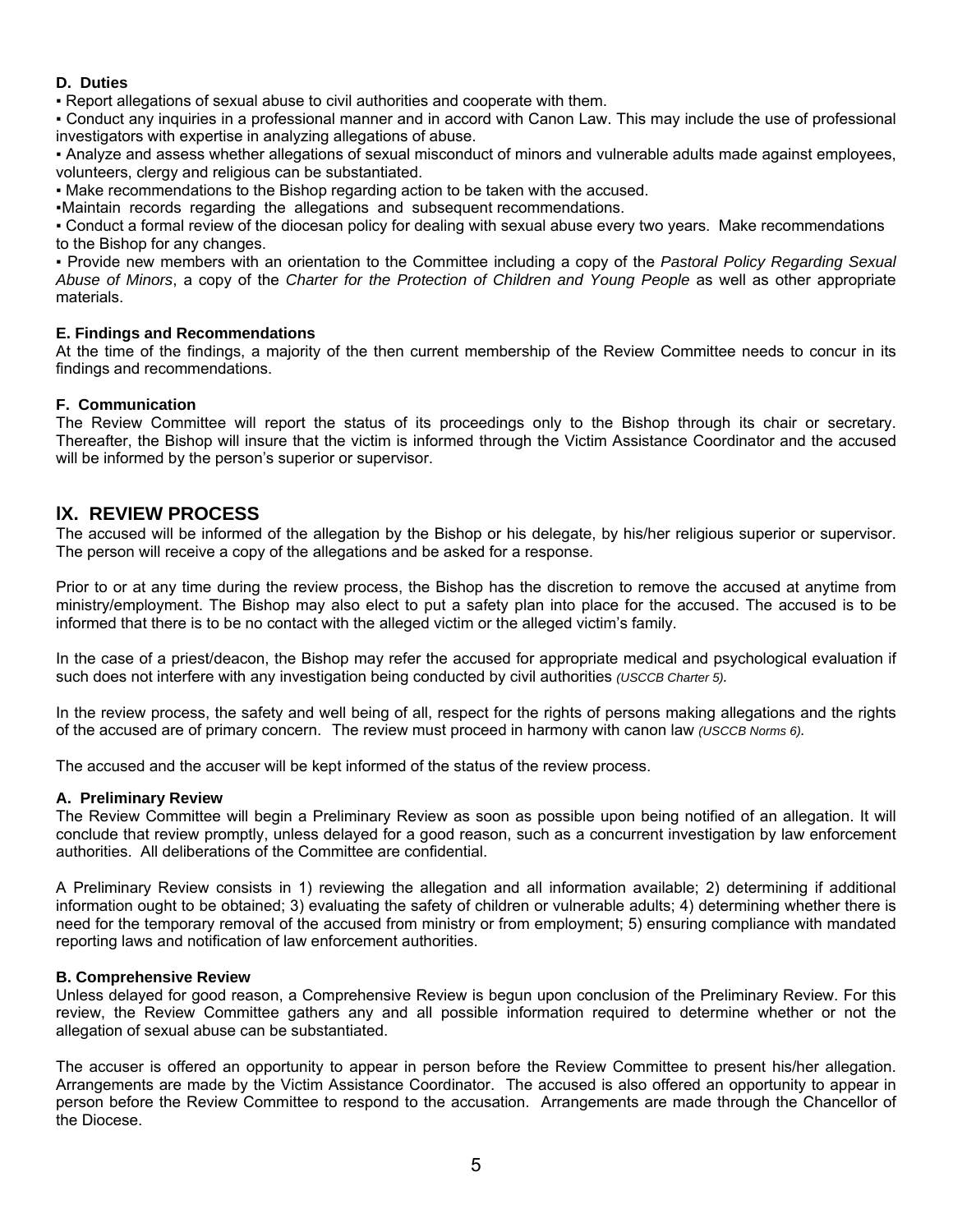While each person may be accompanied by someone who would supply emotional support, that person is not permitted to address the Review Committee. Civil attorneys are never permitted to appear before the Committee on behalf of the accused or the accuser. In addition to, or in lieu of anyone appearing in person, the Committee may consider information in writing or recorded form.

When the Review Committee has concluded its investigation and before it makes a finding, it releases all relevant records to the accused who signs a document to use the information only for investigative purposes or for a canonical or civil proceeding. The accused may submit a written response to the Review Committee relating to any of the materials furnished.

In order to substantiate an allegation, there must be a preponderance of evidence. The criteria for substantiating an allegation is, considering all the evidence presented, whether the allegation is more probably true than not true.

The Committee makes a recommendation to the Bishop, based on its findings, that is consistent with the *Charter for the Protection of Children and Young People* regarding suitability for ministry/employment.

#### **C. Supplementary Review**

After the Review Committee has made a final determination and recommendation to the Bishop, the accused and the person who made an allegation will be informed that they may petition the Review Committee in writing for reconsideration. The petition would include a statement of the question or point for review, and any supporting explanation or information. The Committee may accept or decline the petition.

The Bishop or the Review Committee may also initiate a Supplementary Review.

If the Committee proceeds with a Supplementary Review, it examines past information and considers any new evidence in order to determine whether prior recommendations or determinations should be modified and whether other actions or recommendations are warranted.

# **X. RESPONSE TO FINDINGS**

Once the Review Committee has concluded its process, it makes a recommendation to the Bishop regarding the person's suitability suitability for the ministry/employment/volunteering.

### **A. Substantiated Allegation**

When an allegation has been determined to be substantiated, the person is permanently removed from all employment. Priests/deacons are removed from public ministry and the matter is referred to the Congregation for the Doctrine of the Faith at the Vatican for a final determination of the disposition of the case *(USCCB Norms 8).*

#### **B. Non-substantiated Allegation**

When the Review Committee concludes that an allegation of sexual abuse has not been substantiated, the Bishop may reinstate the person to his/her former position and responsibilities. However, the Bishop may decide that it would be in the best interests of everyone if the person were not reinstated to his/her former position but would receive another assignment. Other steps may be taken if the conduct of the accused was inappropriate but does not constitute sexual abuse.

The Diocese provides pastoral assistance, including psychological counseling, to a person whose allegation was not substantiated.

#### **C. False Allegation**

The Diocese provides pastoral assistance, including psychological counseling, to a person falsely accused. Assistance also includes reimbursing reasonable attorney fees for a priest/deacon who has been falsely accused. All efforts are made to restore the good name of the accused *(USCCB Norms 13).* 

# **XI. CONFIDENTIALITY AGREEMENT**

The Diocese does not enter into a confidentiality agreement except for grave and substantial reasons brought forward by the victim. Such reasons are noted in the text of the agreement (*USCCB Charter 3*).